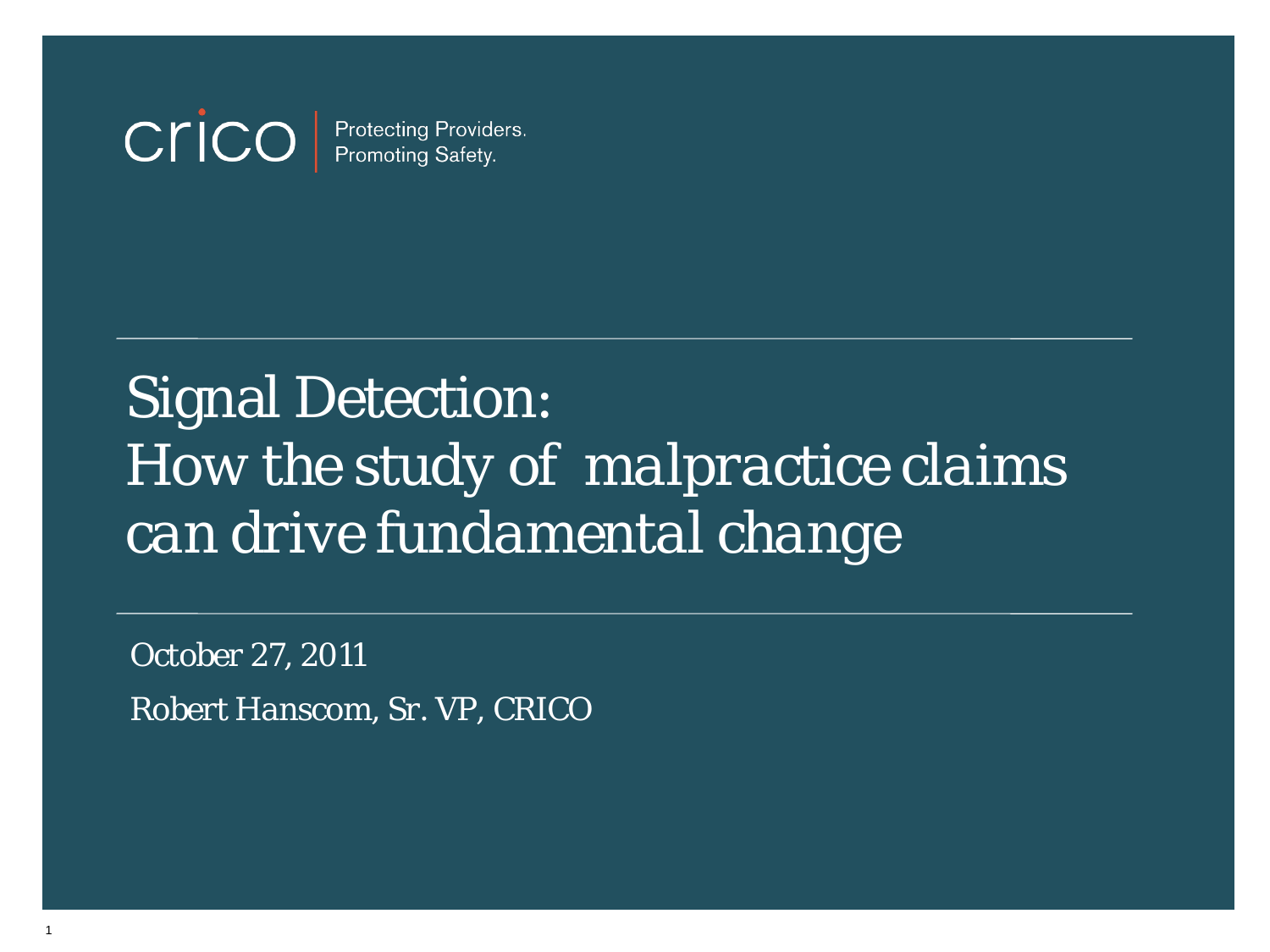## Claims are the tip of the iceberg…

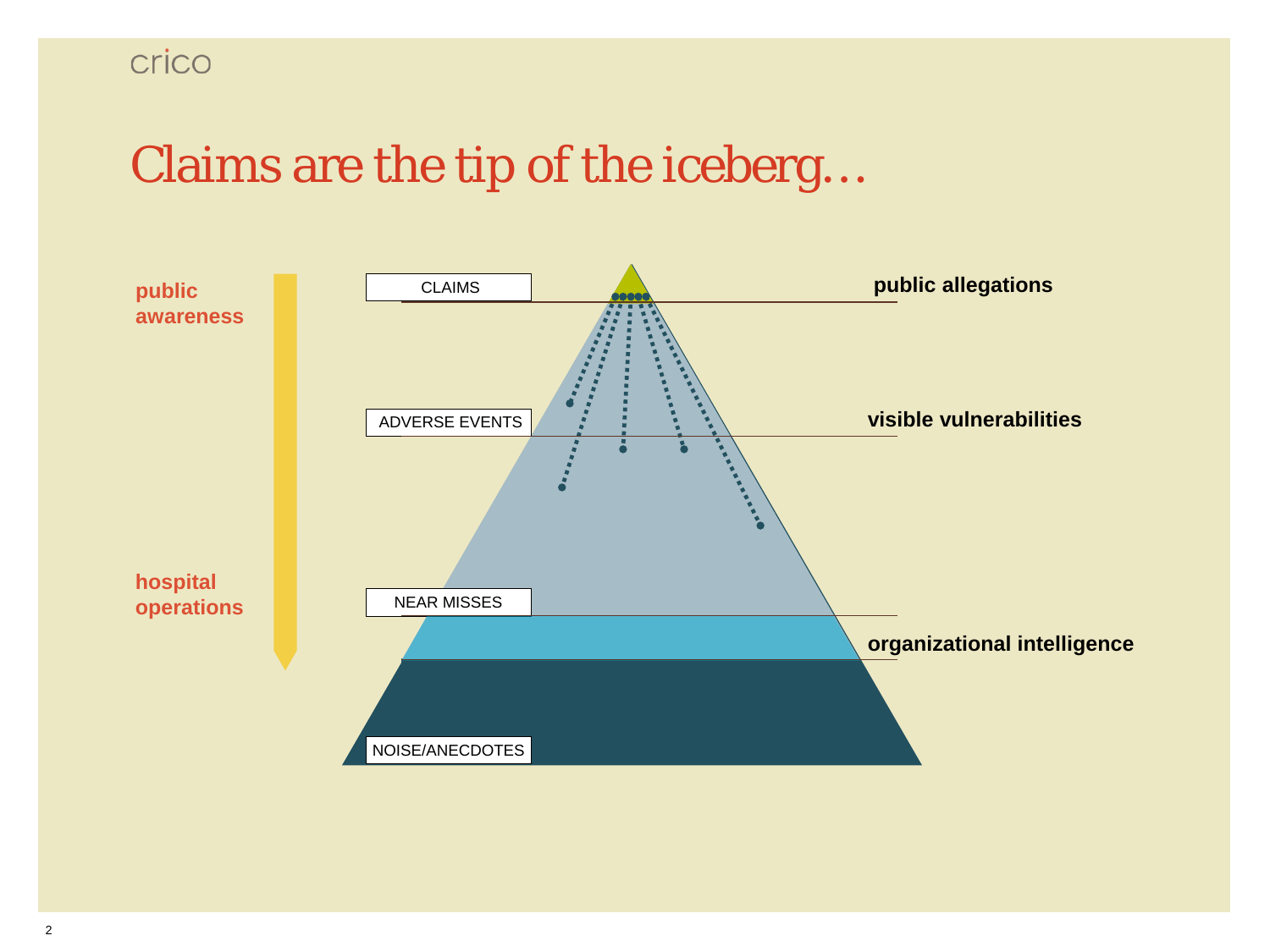## crico The Model Methodology: Data into Action

## **Capture vulnerabilities as they occur**

• Contemporaneous analysis of asserted malpractice cases

### **Put them into context**

• Integration of relevant denominator data and peer comparative data

### *Are you still vulnerable?*

• Assessment of present-tense risk through *risk assessments, focus groups, and through validation by other data sets*

## **Determine potential solutions**

• Continuous identification of relevant models, processes, education, and training programs that address key risk areas

### **Implement, educate, train:** *the "reinvestment"*

• Championship by high-level leadership to effect real change and to sustain it; *leverage by insurer to accelerate movement*

## **Measure/Metrics**

• Measure the impact in the near term (with a predictive eye for the long term)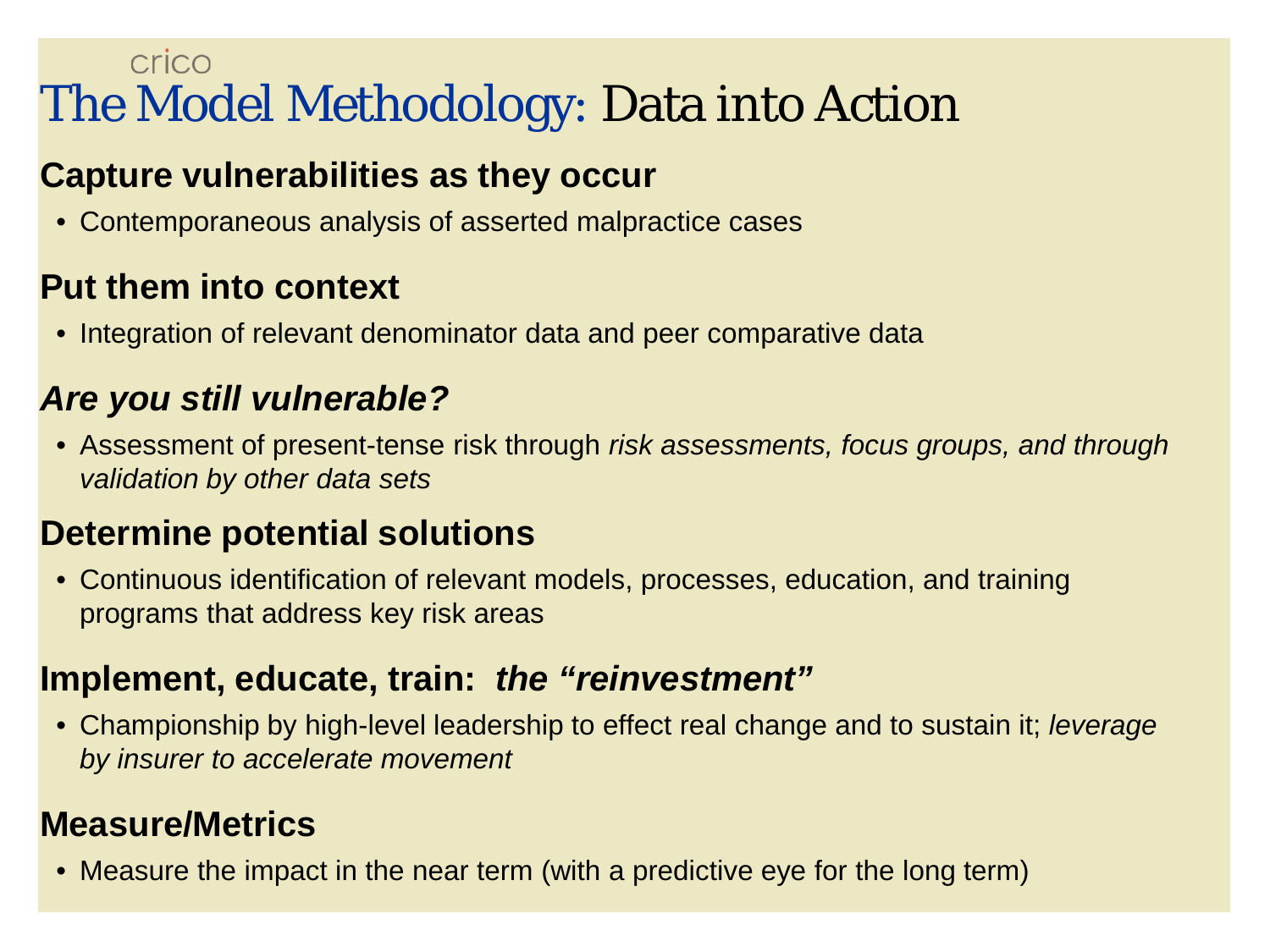crico

## CRICO Target Areas: Key Areas of Risk

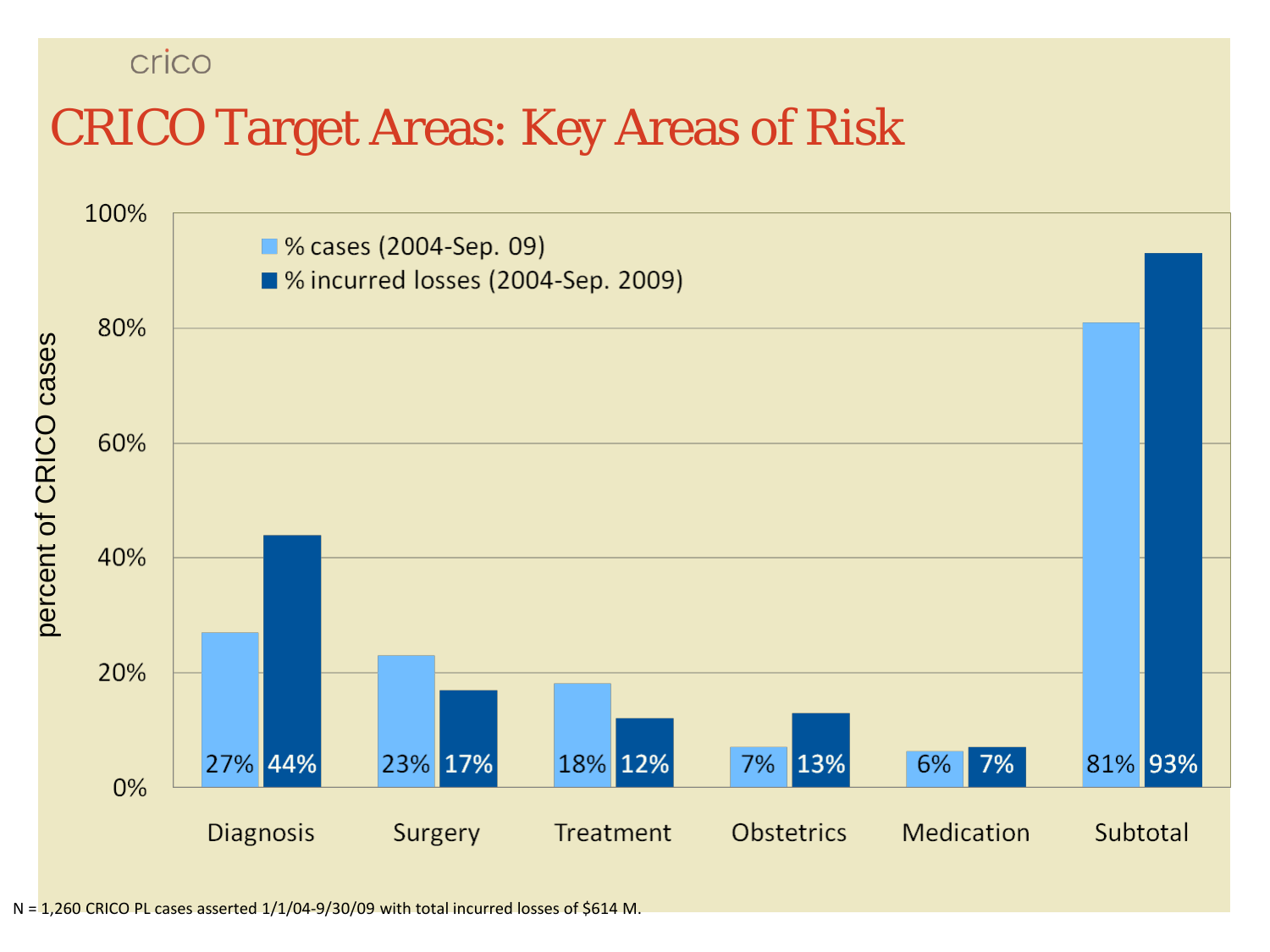### crico

## Trend in High-severity Cases High-severity cases as a percent of all cases asserted



N=1,299 CRICO PL cases asserted 1/1/04-11/30/09, 534 cases with a high severity injury.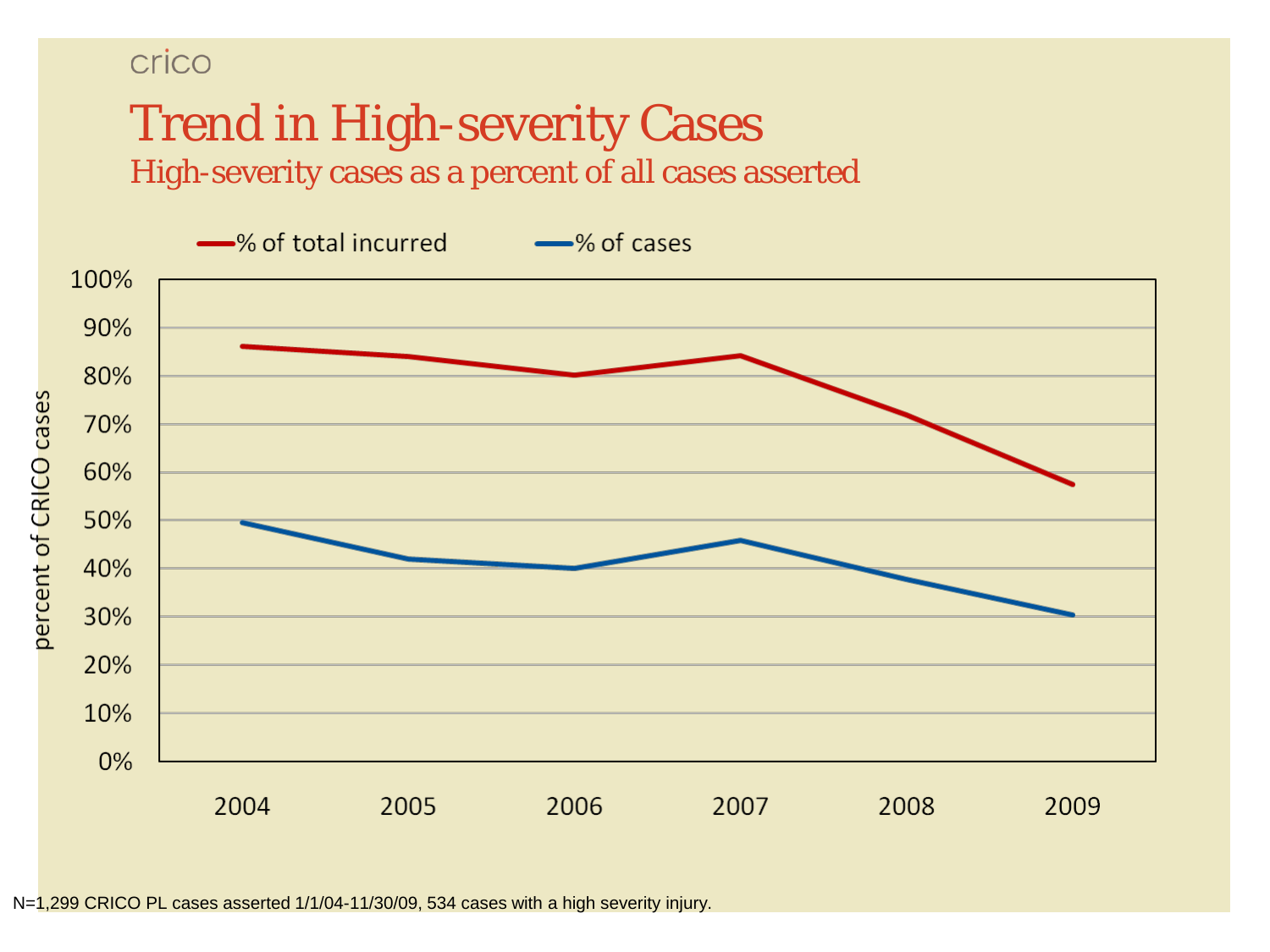## crico How Our Analysis Works….

**Several cases alleging negligence in performing laparoscopic surgery**

*Treated the small data set as an important signal*

*Was the problem validated? … YES*

 *Were they significant? What did they mean? How to respond?*

*Now: need to sustain the consistent training*

#### **Dove Deeper:**

- Were the complications avoidable?
- What training did the surgeons have?
- Was the training consistent?
- Was training required?

#### **Acted:**

- **Designed an intervention**
- Measure baseline
- **Implemented intervention:** Fundamentals of Lap. Surgery for all general surgeons (with modest premium incentive)
- **Measure impact**

#### **Monitor:**

 Develop credentialing/ privileging criteria with Gen. Surgery departments to ensure durability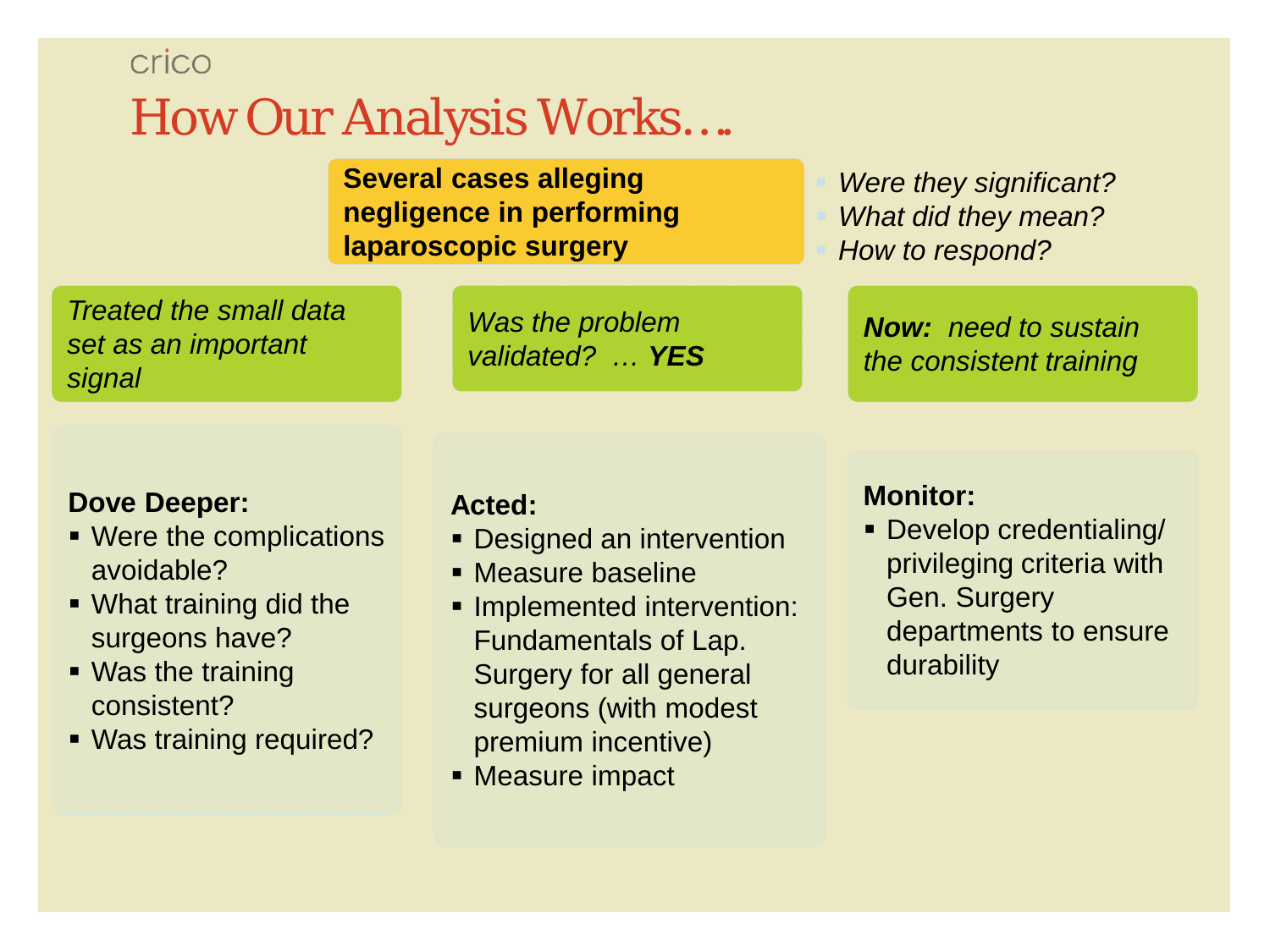# crico The Model Methodology: Building an Inventory of Solutions<u>latar</u> analysis metrics context interventions **Qurrent risk** inventory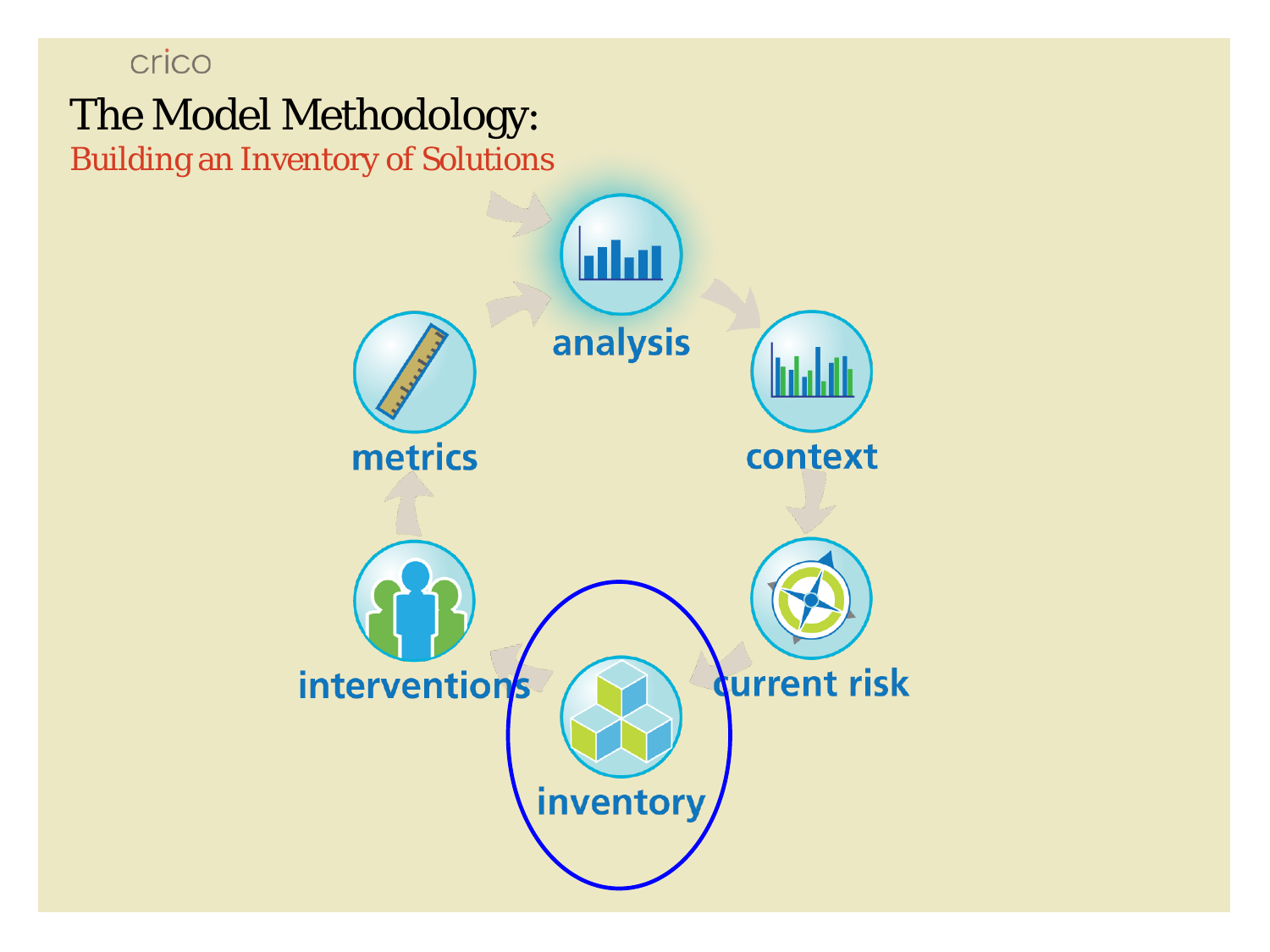## **Prevention of Diagnostic Errors**

- **Reliable office-based systems or processes that support—**
	- **Routine updating of family history**
	- **Receipt of test results** by ordering providers (including critical test results)
	- **Tracking/managing follow-up steps related to pt.'s subsequent care**
	- **"Close-the-loop" management/accountability of specialty referrals**
	- **Communication of** *all test results* **to patients,** including routine chest x-rays ("incidental findings")
- Ongoing, interval-based education of clinicians to **avoid fixation, narrow diagnostic focus**
- **Decision-support guidelines/algorithms embedded into I.T. system** so providers can access them in the flow of patient care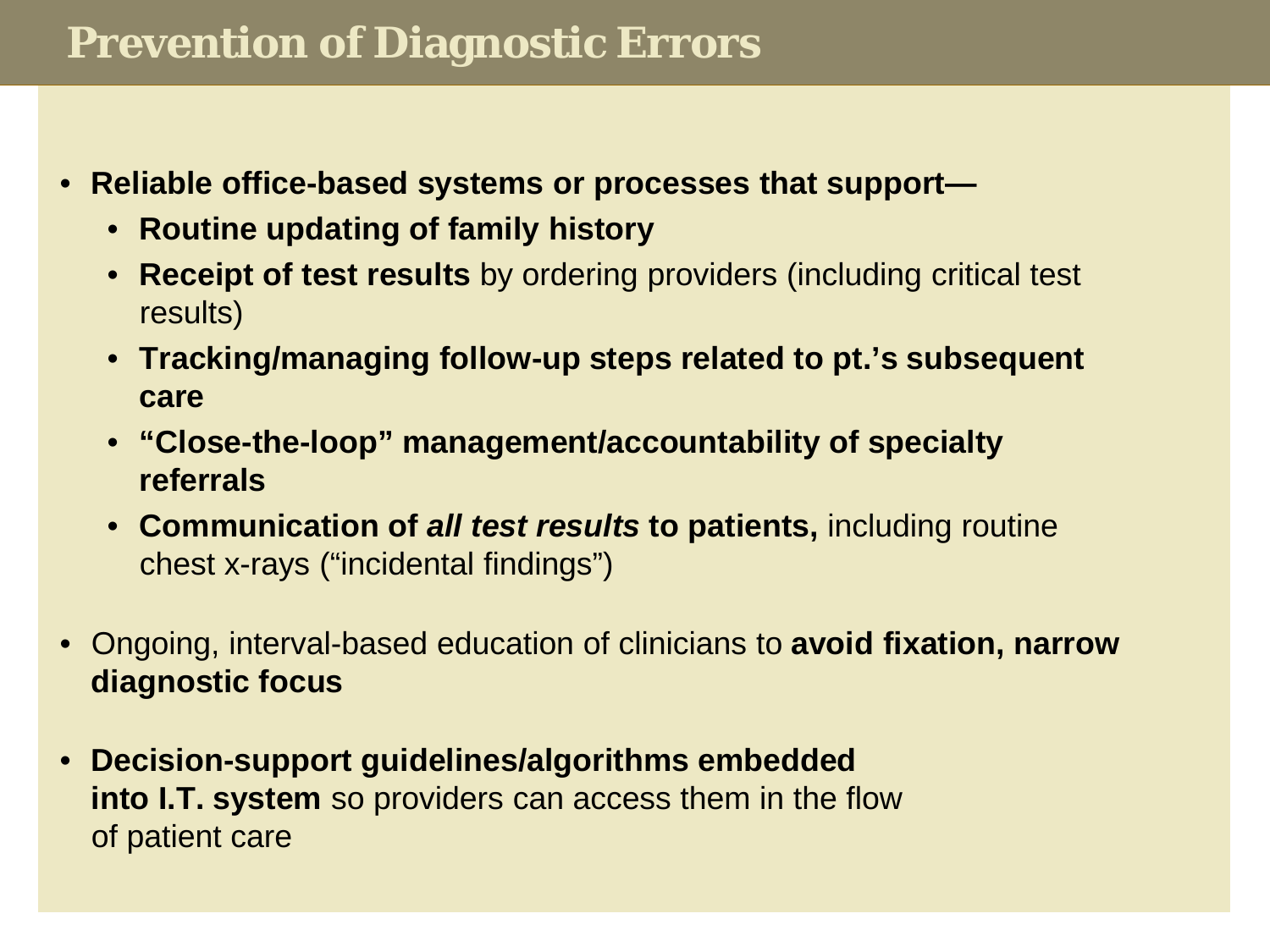## **Prevention of Surgical Errors and Poor Patient Outcomes**

- Robust **informed consent protocols** being used consistently in pre-op phase
	- Use of **web-based patient education materials** to supplement informed consent discussion
- Hard-wired processes for **checking accuracy of surgical sites** (with built-in safety nets)
- **Bar-coded sponge technology** or **radiofrequency technology** to eliminate retained foreign body events
- **Simulation-based skills training center and program** that requires residents, fellows, and attending surgeons to practice their skills and/or develop new surgical skills
- **Communication triggers,** residents to attendings
- Communication protocols for **handoffs** between shifts, transitions of pts from OR to recovery
- Implementation of the **Surgical Safety Checklist** (for the pre-op, intra-op, and post-op phases of surgical care)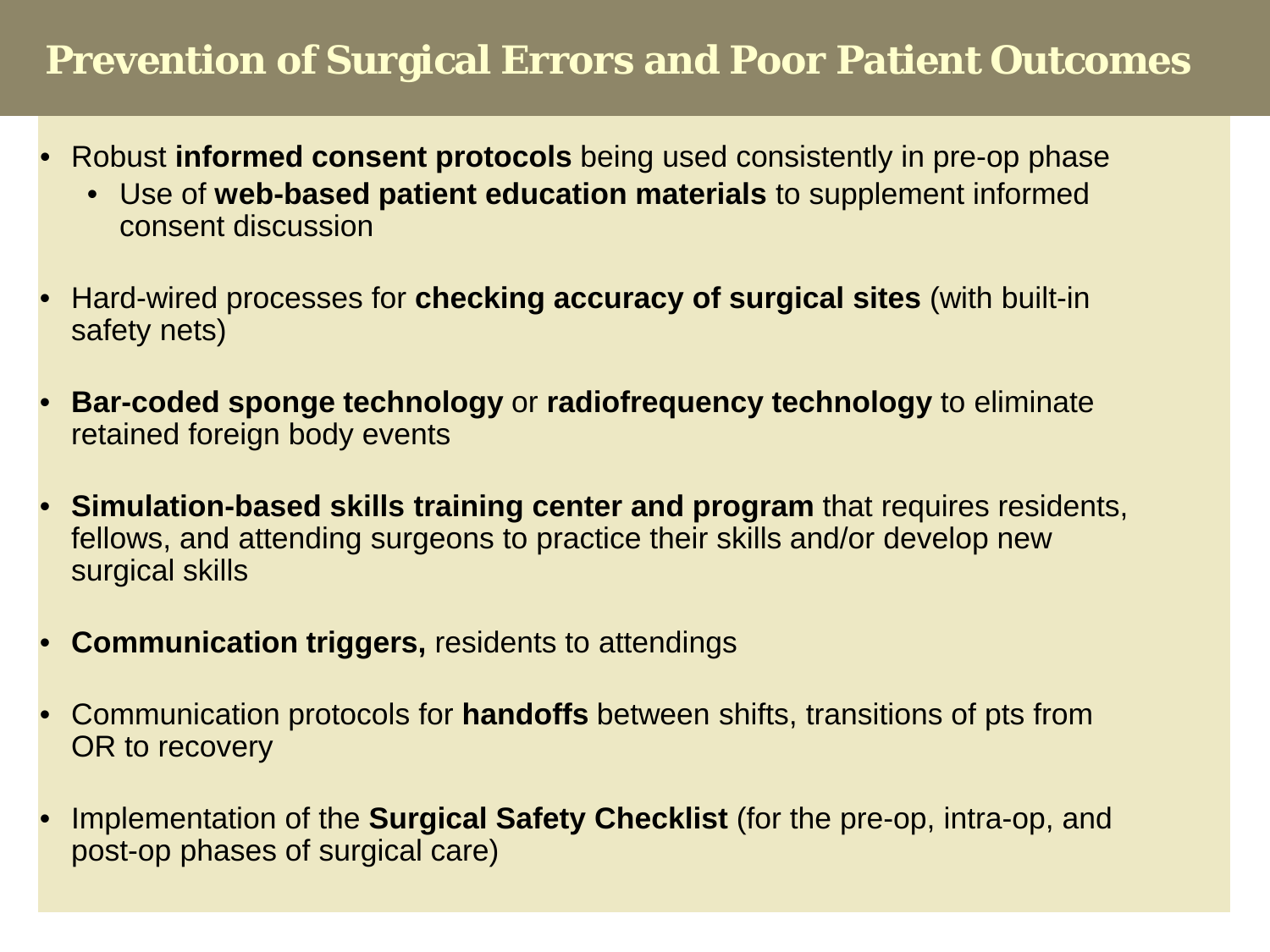## **Prevention of Obstetrical Injuries**

- **Decision support guidelines** accessed by all obstetrical providers
	- **Decision support embedded into electronic medical record**
- OB unit staff has **undergone team training;** refresher courses are sustaining the team-based culture
- OB unit periodically receives **simulation training** to practice **crisis response, technical, and cognitive skills**
- OB unit conducts unit-based **shoulder dystocia drills**
- Coverage model that ensures that **OB attendings** and other **necessary clinical** are present in unit 24/7
- Required, consistent **Electronic Fetal Monitoring (EFM) training** for all clinicians in OB unit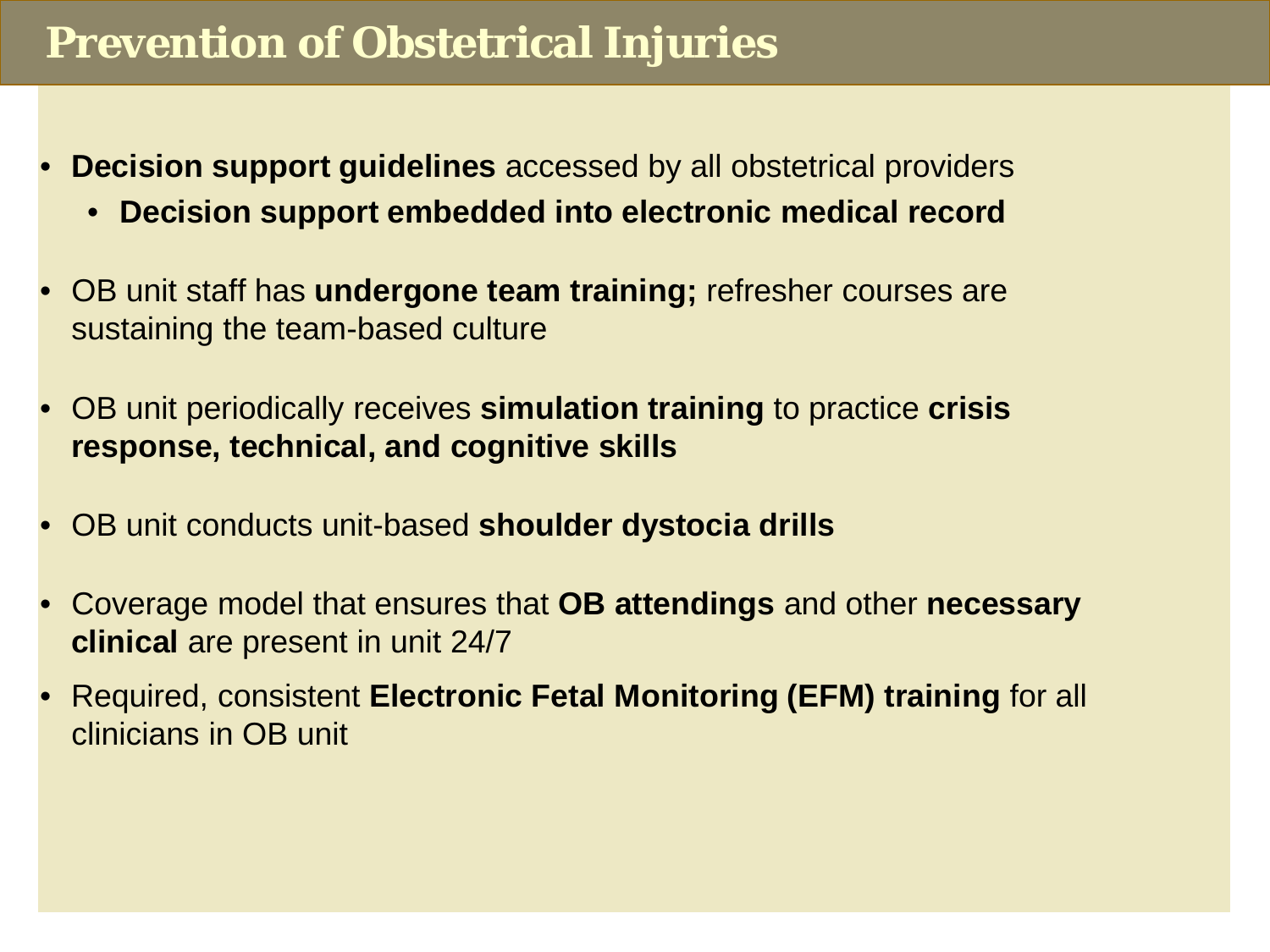## **Prevention of Medication Error**

- I.T.-based safeguards in place for Pharmacy to detect and modify **MD prescribing errors**
- I.T.-based safeguards to ensure that **Pharmacy** identifies and remedies **medication-mixing errors**
	- Specific safeguards for **neonatal and pediatric medications**
- Safeguards in place to ensure that **RNs are not making medication administration errors;** possible use of bar Coding technology
- Active **medication reconciliation program** in place throughout organization (admission and discharge)
- **Computerized Physician Order Entry (CPOE) and E-Prescribing**  solutions
- I.T.-based safeguards for ongoing **monitoring of patients on long term medications**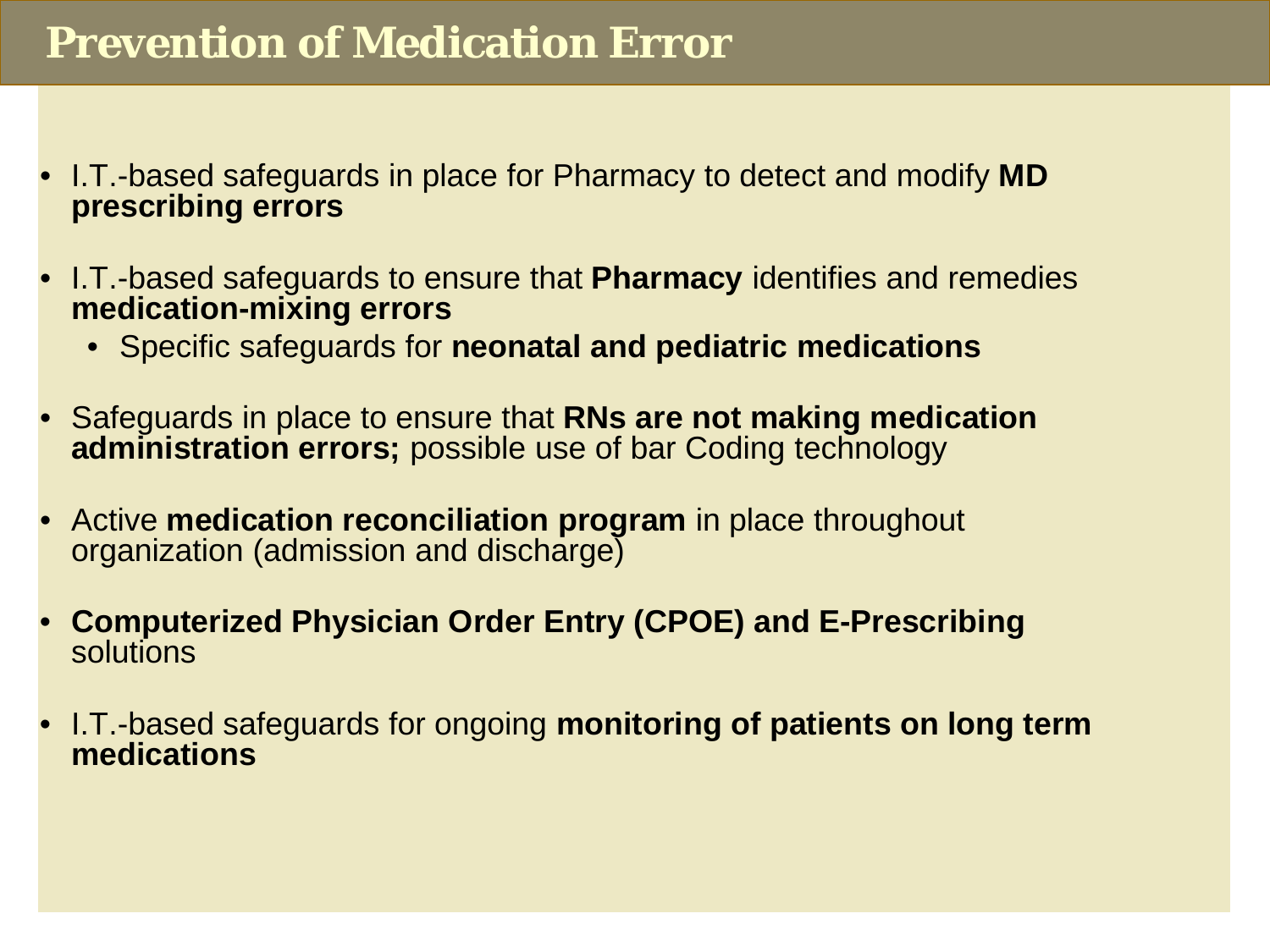## **Prevention of Emergency Dept Risk**

- Resources in place so that **discharged ED patients are routinely contacted re any test results pending at time of their discharge**
- I.T. system that allows all providers to **share same understanding of the status of ED patients and to act in concert with each other**
- Crisis-response and cognitive **simulation training** readily available to all ED residents, nurses, and attendings
- **Team-trained environment**
- An **ED patient-border policy** that clearly defines accountability of ED boarders and allows for the ED to move admitted patients out of the ED when specific volume thresholds are exceeded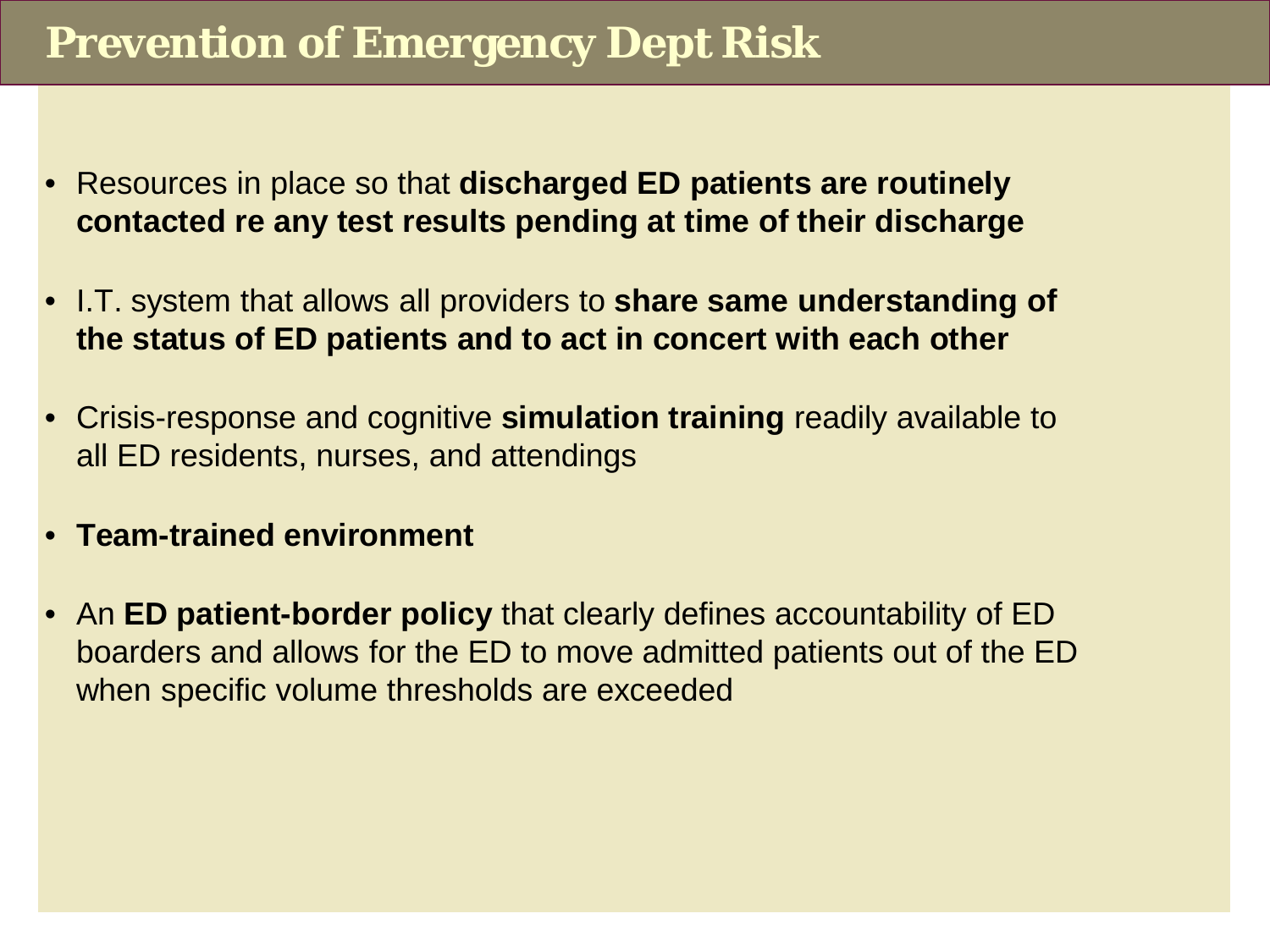## (PSO) Patient Safety **Organization**

- Established by the Patient Safety and Quality Improvement Act of 2005
- Voluntary sharing of information related to safety and quality under a federal grant of confidentiality and privilege

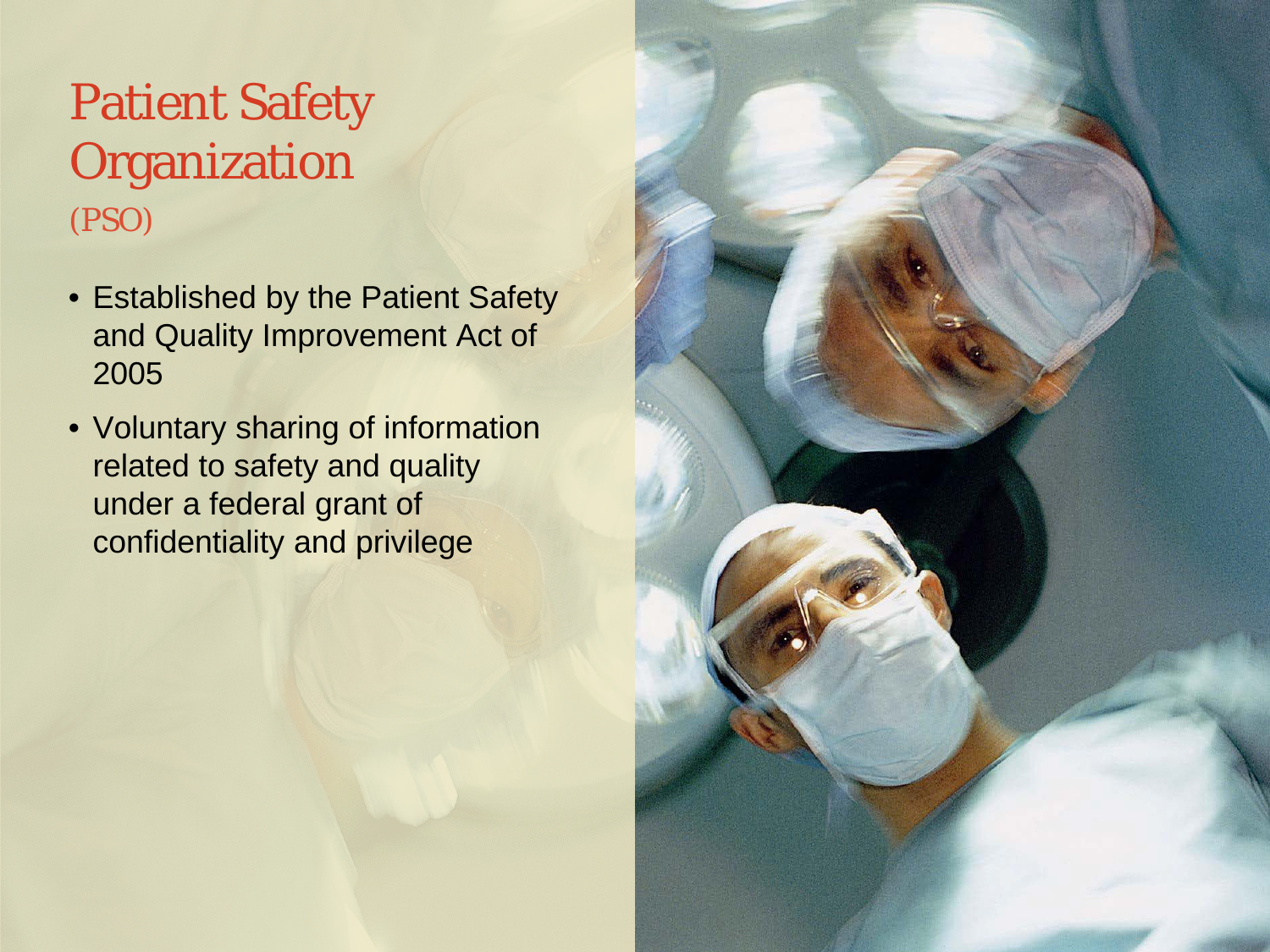## The PSO Vision

**A PSO structure can harness risk data and transform it into safer patient care.** 

- An evolution to the next stage of patient safety research, insight, and application:
- carve a path through excess data "noise"
- bridge disparate data sets to present a clearer view of health care delivery failures
- move health care entities and providers to engage in the most important discussions—and implement the most needed interventions